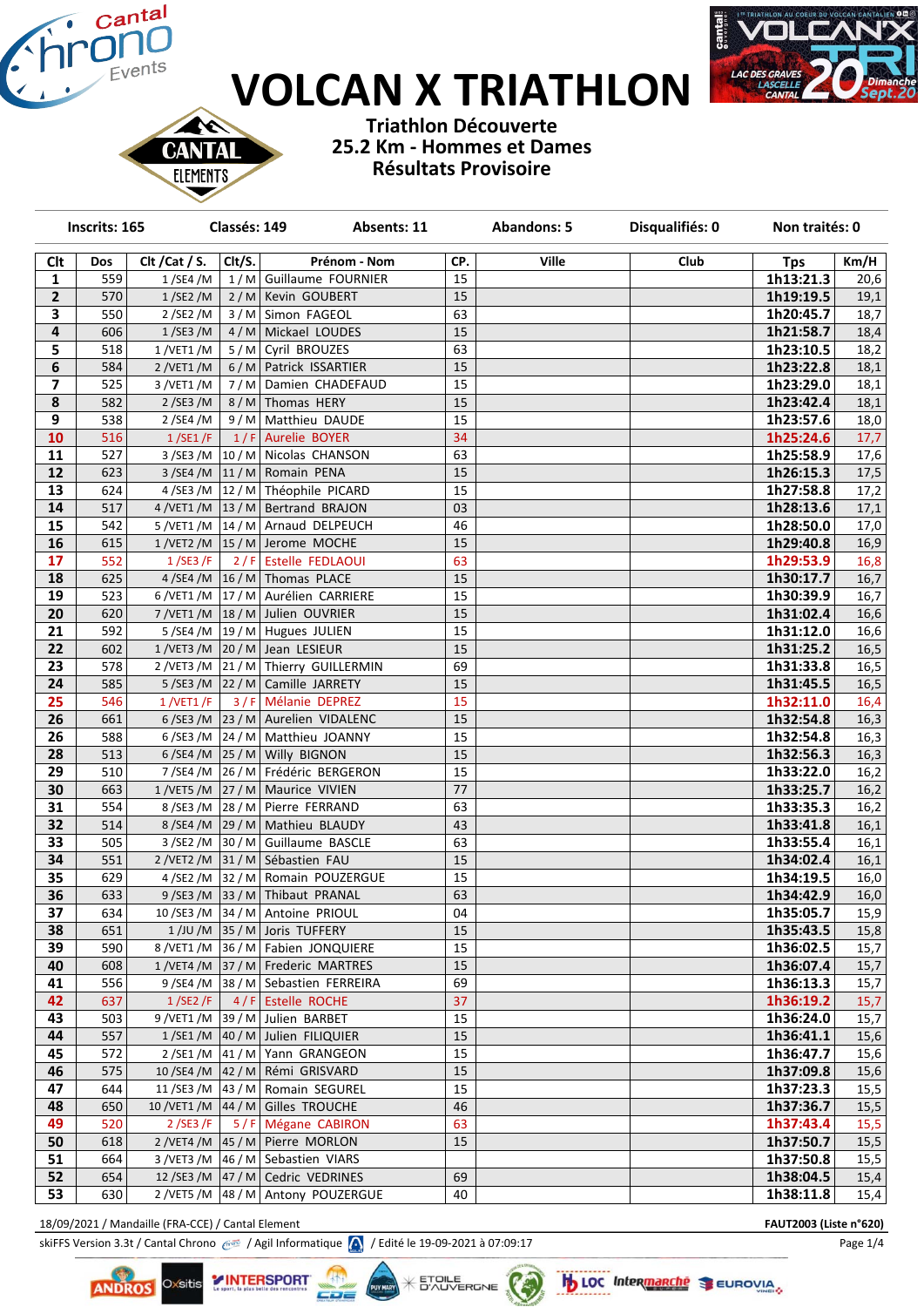# **VOLCAN X TRIATHLON**



**Triathlon Découverte 25.2 Km - Hommes et Dames Résultats Provisoire**

| Inscrits: 165   |            |                | Classés: 149<br>Absents: 11 |                                                                          |          | <b>Abandons: 5</b> | Disqualifiés: 0 | Non traités: 0         |              |
|-----------------|------------|----------------|-----------------------------|--------------------------------------------------------------------------|----------|--------------------|-----------------|------------------------|--------------|
| Clt             | Dos        | Clt / Cat / S. | Clt/S.                      | Prénom - Nom                                                             | CP.      | <b>Ville</b>       | Club            | <b>Tps</b>             | Km/H         |
| 54              | 545        |                |                             | 3/VET2/M 49/M Franck DEMAISON                                            | 15       |                    |                 | 1h38:26.0              | 15,4         |
| 55              | 586        |                |                             | 11/SE4/M   50/M   Jeremy JAUZION                                         | 94       |                    |                 | 1h38:27.6              | 15,4         |
| 56              | 526        |                |                             | 12/SE4/M   51/M   Julien CHAMBON                                         | 15       |                    |                 | 1h38:27.9              | 15,4         |
| 57              | 621        |                |                             | $5/SE2/M$ 52 / M Noé PAGES                                               | 63       |                    |                 | 1h38:47.4              | 15,3         |
| 58              | 507        |                |                             | 13/SE4/M   53/M   Edouard BELLON                                         | 46       |                    |                 | 1h38:54.9              | 15,3         |
| 59              | 616        |                |                             | 14/SE4/M   54/M   Renaud MOMMEJA                                         | 46       |                    |                 | 1h38:55.7              | 15,3         |
| 60              | 622        |                |                             | 11 /VET1 /M 55 / M Stève PECOT                                           | 03       |                    |                 | 1h39:16.6              | 15,2         |
| 61              | 535        |                |                             | 3/VET5/M 56/M Christian COUDERC                                          | 15       |                    |                 | 1h40:04.8              | 15,1         |
| 62              | 627        |                |                             | 4/VET2/M   57/M   Jean-francois POUGET                                   | 15       |                    |                 | 1h40:15.6              | 15,1         |
| 63              | 534        |                |                             | 12 /VET1 /M   58 / M   Cédric COSTE                                      | 15       |                    |                 | 1h40:21.3              | 15,1         |
| 64              | 543        | 2/VET1/F       |                             | 6/F Marlene DELPEUCH                                                     | 46       |                    |                 | 1h40:44.5              | 15,0         |
| 65              | 558        |                |                             | 13/SE3/M   59/M   Charles FOURNIER                                       | 58       |                    |                 | 1h40:54.7              | 15,0         |
| 66              | 641        |                |                             | 13 /VET1 /M  60 / M   Vincent ROUME                                      | 15       |                    |                 | 1h41:03.1              | 15,0         |
| 67              | 564        | 1/VET2/F       |                             | 7/F Alaina GARIBAL                                                       | 46       |                    |                 | 1h41:13.6              | 14,9         |
| 68              | 597        |                |                             | 15/SE4/M 61/M Laurent LAFAGE                                             | 63       |                    |                 | 1h41:22.9              | 14,9         |
| 69              | 522        | 16/SE4/M       |                             | 62 / M   Martin CARCANAGUE                                               | 75       |                    |                 | 1h41:40.9              | 14,9         |
| 70              | 509        | 14 / VET1 / M  |                             | 63 / M Mickaël BENET                                                     | 15       |                    |                 | 1h41:49.6              | 14,9         |
| 71              | 512        |                |                             | 14/SE3/M 64/M Yvan BESSEDE                                               | 69       |                    |                 | 1h41:57.4              | 14,8         |
| 72              | 576        |                |                             | 17/SE4/M 65/M Jeremy GROUSSIER                                           | 63       |                    |                 | 1h42:17.1              | 14,8         |
| 73              | 553        | 3/SE3/F        |                             | 8/F Hannah FERRAND                                                       | 63       |                    |                 | 1h42:29.4              | 14,8         |
| 74              | 658        |                |                             | 3/VET4/M 66/M Fabrice VERMESCHE                                          | 15       |                    |                 | 1h42:31.2              | 14,7         |
| $\overline{75}$ | 617        |                |                             | 15/SE3/M 67/M Thibaut MORENO                                             | 15       |                    |                 | 1h42:38.3              | 14,7         |
| 76<br>77        | 521<br>642 |                |                             | 18/SE4/M 68/M Géraud CARCANAGUE<br>15 /VET1 /M 69 / M Grégoire SAINTENAC | 15<br>15 |                    |                 | 1h42:43.6              | 14,7<br>14,6 |
| 78              | 549        |                |                             | 16 /VET1 /M   70 / M   Damien ENGLES                                     | 15       |                    |                 | 1h43:24.3<br>1h43:53.6 | 14,6         |
| 79              | 662        |                |                             | 19/SE4/M 71/M Yannick VIENNOT                                            | 15       |                    |                 | 1h44:13.1              | 14,5         |
| 80              | 605        |                |                             | 5/VET2/M 72/M Guillaume LONGUE EPEE                                      | 15       |                    |                 | 1h44:30.0              | 14,5         |
| 81              | 574        |                |                             | 4/VET4/M 73/M Philippe GRIFFOUL                                          | 15       |                    |                 | 1h44:39.5              | 14,4         |
| 82              | 652        | 3 /VET1 /F     |                             | $9/F$ .sandra TUONI                                                      | 15       |                    |                 | 1h45:07.2              | 14,4         |
| 83              | 524        |                |                             | 16/SE3/M $\vert$ 74/M Jean-philippe CASSAN                               | 15       |                    |                 | 1h45:40.5              | 14,3         |
| 84              | 591        |                |                             | 20/SE4/M 75/M Julien JUILLARD                                            | 15       |                    |                 | 1h45:40.9              | 14,3         |
| 85              | 640        |                |                             | 17 /VET1 /M 76 / M Sébastien ROUCHY                                      | 15       |                    |                 | 1h46:27.5              | 14,2         |
| 86              | 635        |                |                             | 1/VET6/M 77/M Yves RIOM                                                  | 15       |                    |                 | 1h46:29.5              | 14,2         |
| 87              | 548        | 4/SE3/F        |                             | 10/F Harle ELODIE                                                        | 58       |                    |                 | 1h47:10.1              | 14,1         |
| 88              | 643        |                |                             | 17/SE3/M 78/M Jeremy SEGUREL                                             | 15       |                    |                 | 1h47:17.7              | 14,1         |
| 89              | 587        |                |                             | 18 /VET1 /M   79 / M   Venzac JEROME                                     | 15       |                    |                 | 1h47:27.6              | 14,1         |
| 90              | 563        |                |                             | 5/VET4/M 80/M Javier GALINDO                                             | 15       |                    |                 | 1h48:34.4              | 13,9         |
| 91              | 562        | 1/SE4/F        |                             | 11 / F Virginie GALINDO                                                  | G1       |                    |                 | 1h48:34.5              | 13,9         |
| 92              | 607        |                |                             | 4 /VET1 /F   12 / F   Aurore MARS                                        | 46       |                    |                 | 1h48:42.1              | 13,9         |
| 93              | 660        |                |                             | 21/SE4/M 81/M Jérôme VERNHES                                             | 46       |                    |                 | 1h48:46.4              | 13,9         |
| 94              | 537        |                |                             | 5 /VET1 /F   13 / F   Denise DAUDE                                       | 15       |                    |                 | 1h49:32.7              | 13,8         |
| 95              | 609        | 22/SE4/M       |                             | 82 / M Pierre MAZARS                                                     | 15       |                    |                 | 1h49:46.7              | 13,8         |
| 96              | 589        | 6/VET2/M       |                             | 83 / M Antonio JOAQUIM                                                   | 15       |                    |                 | 1h50:11.4              | 13,7         |
| 97              | 647        | 23 / SE4 / M   |                             | 84 / M Jérome SOARES                                                     | 46       |                    |                 | 1h51:13.0              | 13,6         |
| 98              | 598        | 5/SE3/F        |                             | $14 / F$ Eva LAMBERT                                                     | 03       |                    |                 | 1h51:29.8              | 13,6         |
| 99              | 501        |                |                             | 24/SE4/M   85/M   François xavier AMBEC                                  |          |                    |                 | 1h51:45.5              | 13,5         |
| 100             | 555        | 2/VET2/F       |                             | 15 / F   Murielle FERRAND DESIMPEL                                       | 15       |                    |                 | 1h51:59.5              | 13,5         |
| 101             | 596        | 2/SE2/F        |                             | 16 / F Boyer LAETITIA                                                    | 15       |                    |                 | 1h52:05.7              | 13,5         |
| 102             | 649        |                |                             | 25/SE4/M 86/M Renaud TARTARIN                                            | 15       |                    |                 | 1h52:06.9              | 13,5         |
| 103             | 540        |                |                             | 26/SE4/M   87/M   Bertrand DE LA MENSBRUGE                               | 15       |                    |                 | 1h52:31.9              | 13,4         |
| 104             | 636        |                |                             | 19 / VET1 / M 88 / M Benjamin ROBERT                                     | 15       |                    |                 | 1h53:01.7              | 13,4         |
| 105             | 594        |                |                             | 7/VET2/M 89/M Jérôme LABRO                                               | 15       |                    |                 | 1h53:02.0              | 13,4         |
| 106             | 638        | 6/SE3/F        |                             | 17 / F   Maelle ROGEZ                                                    | 58       |                    |                 | 1h53:24.1              | 13,3         |
| 107             | 631        |                |                             | 27/SE4/M 90/M Benjamin PRADAL                                            | 15       |                    |                 | 1h54:46.2              | 13,2         |

**X ETCILE** 

18/09/2021 / Mandaille (FRA-CCE) / Cantal Element **FAUT2003 (Liste n°620)**

N **CANTAI ELEMENTS** 

skiFFS Version 3.3t / Cantal Chrono  $\frac{1}{2}$  / Agil Informatique  $\bigwedge$  / Edité le 19-09-2021 à 07:09:17

**Lik** 

وتعاصا

**YINTERSPORT** 



**b** LOC Intermanché SEUROVIA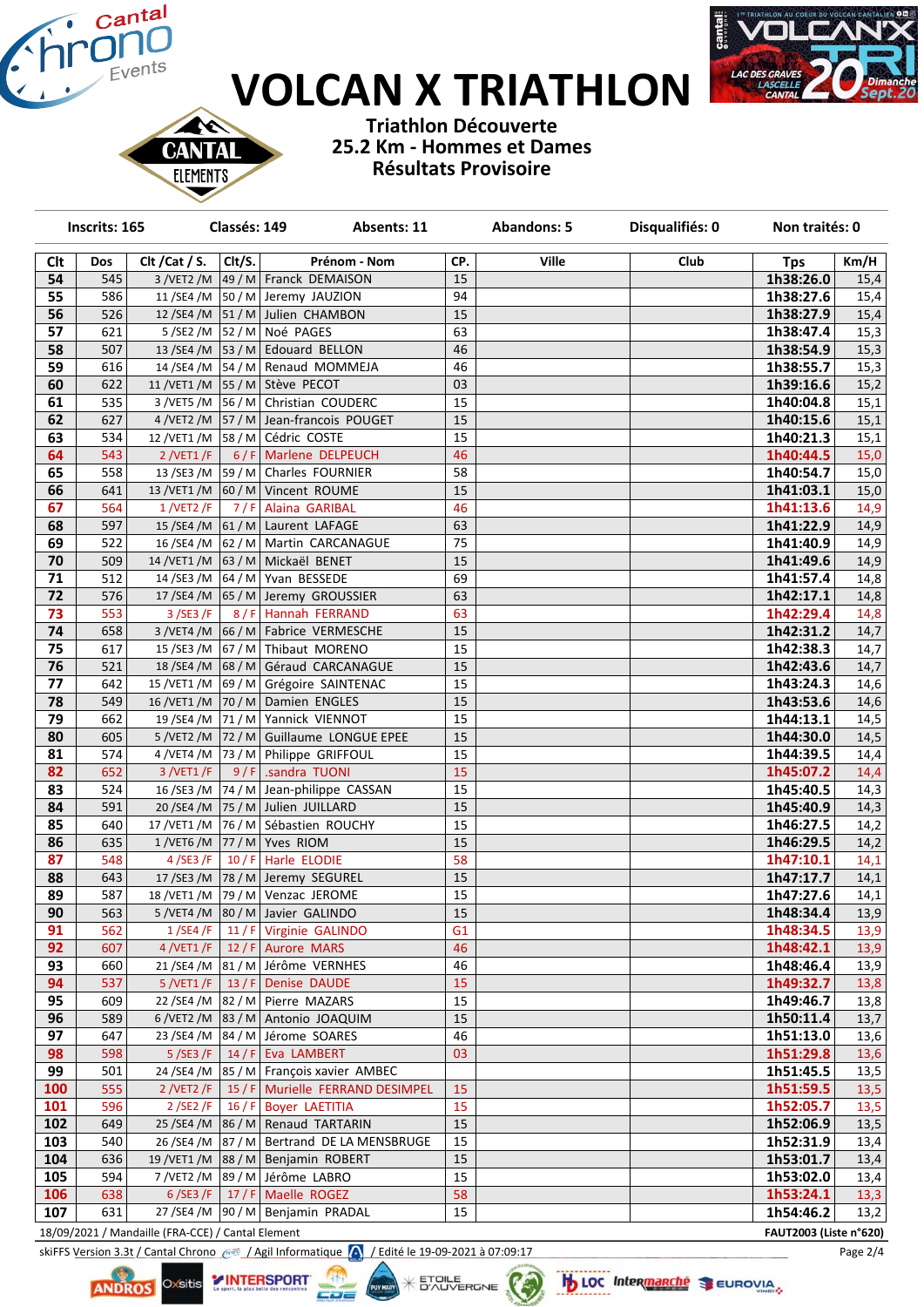# **VOLCAN X TRIATHLON**



CAN **ELEMENTS** 

**Triathlon Découverte 25.2 Km - Hommes et Dames Résultats Provisoire**

|                  | Inscrits: 165<br>Classés: 149 |                | Absents: 11 |                                         | <b>Abandons: 5</b> | Disqualifiés: 0 | Non traités: 0 |            |      |
|------------------|-------------------------------|----------------|-------------|-----------------------------------------|--------------------|-----------------|----------------|------------|------|
| Clt              | Dos                           | Clt / Cat / S. | Clt/S.      | Prénom - Nom                            | CP.                | <b>Ville</b>    | Club           | <b>Tps</b> | Km/H |
| 108              | 536                           |                |             | 6/VET4/M 91/M Patrick CRUCHAUDET        | 45                 |                 |                | 1h54:48.4  | 13,2 |
| 109              | 646                           | 7/SE3/F        |             | 18 / F Lucie SIGAL                      | 15                 |                 |                | 1h54:58.0  | 13,2 |
| 110              | 614                           | 2/SE1/F        |             | 19 / F Léna MEYNIEL                     | 15                 |                 |                | 1h55:37.6  | 13,1 |
| 111              | 544                           | 28/SE4/M       |             | 92 / M   Matthieu DELTERME              | 15                 |                 |                | 1h55:44.7  | 13,1 |
| 112              | 655                           |                |             | 20 / VET1 / M 93 / M Hervé VENZAC       | 15                 |                 |                | 1h56:57.5  | 12,9 |
| 113              | 600                           | 3/SE2/F        |             | 20 / F Elise LEGRAS                     | 63                 |                 |                | 1h57:15.5  | 12,9 |
| 114              | 566                           | 3/VET2/F       |             | 21 / F Séverine GATIGNOL                | 15                 |                 |                | 1h57:17.5  | 12,9 |
| 115              | 565                           |                |             | 8/VET2/M 94/M Claude GATIGNOL           | 15                 |                 |                | 1h57:18.1  | 12,9 |
| 116              | 669                           | 4 /VET2 /F     |             | 22 / F Patricia OLIVIERI                |                    |                 |                | 1h57:40.4  | 12,8 |
| 117              | 519                           | 5/NET2/F       |             | 23 / F Nathalie BRUNET                  | 15                 |                 |                | 1h57:50.8  | 12,8 |
| 118              | 508                           |                |             | 18/SE3/M 95/M Sebastien BELMONTE        | 26                 |                 |                | 1h57:57.6  | 12,8 |
| 119              | 529                           | $4$ /SE2 /F    |             | 24 / F   Elodie COLLIGNON               | 15                 |                 |                | 1h58:22.1  | 12,8 |
| 120              | 645                           |                |             | 19/SE3/M 96/M Mathieu SEILLIER          | 15                 |                 |                | 1h58:26.4  | 12,8 |
| 121              | 560                           | 3/SE1/F        |             | 25 / F Flavie FREGEAC                   | 15                 |                 |                | 1h58:30.4  | 12,8 |
| 122              | 659                           | $1$ /VET3 /F   |             | 26 / F Sophie VERMESCHE                 | 03                 |                 |                | 2h01:42.2  | 12,4 |
| 122              | 657                           | $1$ /VET4 /F   |             | 27 / F   Catherine VERMESCHE            | 15                 |                 |                | 2h01:42.2  | 12,4 |
| 124              | 568                           | 2/SE4/F        |             | 28 / F Valérie GEREEC                   | 63                 |                 |                | 2h02:30.1  | 12,3 |
| $\overline{125}$ | 639                           | 6 / VET1 / F   |             | 29 / F Julie ROUANET                    | 15                 |                 |                | 2h02:51.4  | 12,3 |
| 126              | 571                           | 7 / VET1 / F   |             | 30 / F Sophie GOUIN                     | 15                 |                 |                | 2h02:51.6  | 12,3 |
| 127              | 502                           | 6 /VET2 /F     |             | 31 / F Christelle AYMAR                 | 15                 |                 |                | 2h03:18.5  | 12,3 |
| 128              | 511                           |                |             | 29 / SE4 / M   97 / M   Cédric BERTRAND | 15                 |                 |                | 2h03:21.1  | 12,3 |
| 129              | 648                           | 20/SE3/M       |             | 98 / M Jonathan TARTARIN                | 15                 |                 |                | 2h03:21.4  | 12,3 |
| 130              | 595                           | 4/SE1/F        |             | 32 / F   Clémence LABUSSIERE            | 15                 |                 |                | 2h05:03.5  | 12,1 |
| 131              | 612                           | 8/SE3/F        |             | 33 / F   Marlene MERAL                  | 63                 |                 |                | 2h06:57.9  | 11,9 |
| 132              | 577                           | 9/SE3/F        |             | 34 / F Anaïs GUILLAUME                  | 15                 |                 |                | 2h07:26.5  | 11,9 |
| 133              | 533                           | 10/SE3/F       |             | 35 / F Luce COMPAGNONE                  | 63                 |                 |                | 2h07:32.6  | 11,9 |
| 134              | 603                           | 7 / VET2 / F   |             | 36 / F   Stephanie LEYBROS              | 15                 |                 |                | 2h11:00.6  | 11,5 |
| 135              | 579                           | 21 / VET1 / M  |             | 99 / M Jeremy GUIOT                     | 15                 |                 |                | 2h11:37.8  | 11,5 |
| 136              | 561                           |                |             | 22 / VET1 / M 100 / M Louis GAIDE       | 15                 |                 |                | 2h11:37.9  | 11,5 |
| 137              | 593                           | 5/SE2/F        |             | 37 / F   Anna KRZYWICKA                 | 15                 |                 |                | 2h14:12.4  | 11,3 |
| 138              | 619                           |                |             | 30 / SE4 / M 101 / M   Cyril MOULENE    | 46                 |                 |                | 2h15:13.0  | 11,2 |
| 139              | 665                           |                |             | 23 /VET1 /M 102 / M   William DELSOUC   |                    |                 |                | 2h16:19.1  | 11,1 |
| 140              | 632                           | 11/SE3/F       |             | 38 / F   Marine PRANAL                  | 63                 |                 |                | 2h16:28.5  | 11,1 |
| 141              | 528                           | 3/SE4/F        |             | 39 / F Gaillot CHARLOTTE                | 63                 |                 |                | 2h26:39.4  | 10,3 |
| 142              | 611                           | 8 /VET1 /F     |             | 40 / F   Melanie BECO                   | 15                 |                 |                | 2h31:56.2  | 10,0 |
| 143              | 506                           |                |             | 21/SE3/M 103/M Adrien BECO              | 87                 |                 |                | 2h31:56.4  | 10,0 |
| 144              | 653                           | 12 / SE3 / F   |             | 41 / F Julie VALLET                     | 63                 |                 |                | 2h40:55.2  | 9,4  |
| 145              | 604                           | 4/SE4/F        |             | 42 / F   Pascaline LOMBARD              | 63                 |                 |                | 2h40:56.7  | 9,4  |
| 146              | 532                           |                |             | 6/SE2/M $104/M$ Rémi COLLIN             | 15                 |                 |                | 2h44:49.0  | 9,2  |
| 147              | 583                           |                |             | 3/SE1/M 105/M   Maxime HURAUX           | 15                 |                 |                | 2h44:49.2  | 9,2  |
| 148              | 531                           |                |             | $5/SE1/F$ 43 / F Claire COLLIN          | 15                 |                 |                | 2h44:49.4  | 9,2  |
| 148              | 530                           |                |             | 7/VET4/M 106/M Jean-françois COLLIN     | 15                 |                 |                | 2h44:49.4  | 9,2  |

### Abd - Abandon (5)

| Clt | <b>Dos</b> | Clt / Cat / S. | $ $ Clt/S. $ $ | Prénom - Nom                     | CP. | Ville | Club | <b>Tps</b> | Km/H |
|-----|------------|----------------|----------------|----------------------------------|-----|-------|------|------------|------|
|     | 613        |                |                | /VET5 /M 107 / M   Bernard MERAL | 15  |       |      | <b>Abd</b> |      |
|     | 610        |                |                | /SE3 /M 108 / M Jack MCPHEE      | 15  |       |      | Abd        |      |
|     | 573        |                |                | /SE1/M 109 / M Yann GRANGEON     | 15  |       |      | <b>Abd</b> |      |
|     | 547        |                |                | /VET1 /F   44 / F   Séverine DYK | 15  |       |      | <b>Abd</b> |      |
|     | 541        |                |                | /SE3 /M $110$ / M Jonas DEBACKER | 75  |       |      | <b>Abd</b> |      |

18/09/2021 / Mandaille (FRA-CCE) / Cantal Element **FAUT2003 (Liste n°620)**

skiFFS Version 3.3t / Cantal Chrono  $\frac{1}{2}$  / Agil Informatique  $\bigwedge$  / Edité le 19-09-2021 à 07:09:17



**KETCILE**<br> **KETCILE**<br> **KETCILE b** LOC Intermanche SEUROVIA